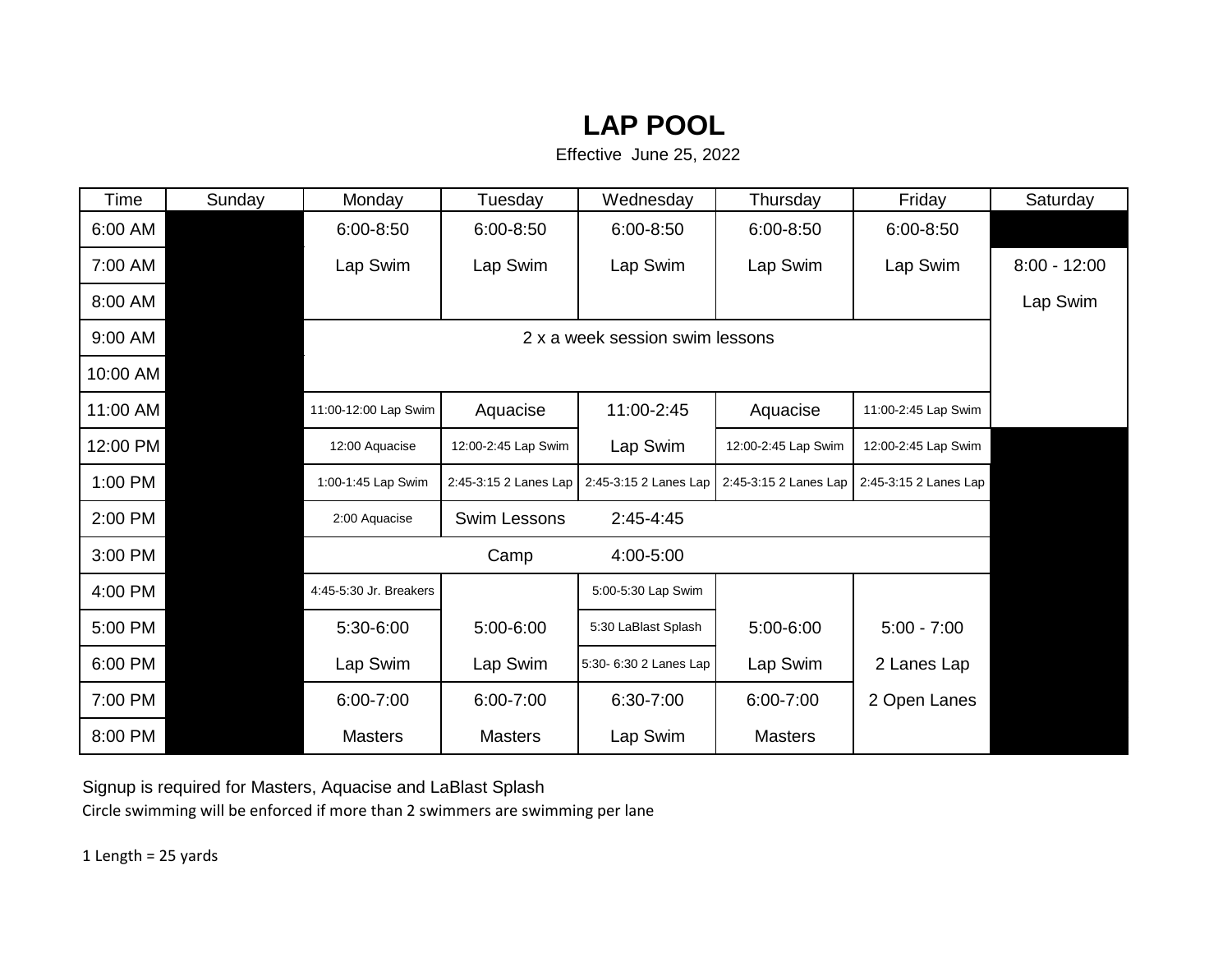## **Adult Warm Water Pool**

Effective June 25, 2022

| Time     | Sunday | Monday               | Tuesday           | Wednesday            | Thursday             | Friday              | Saturday   |
|----------|--------|----------------------|-------------------|----------------------|----------------------|---------------------|------------|
| 6:00 AM  |        | $6:00 - 8:50$        | $6:00 - 8:50$     | $6:00 - 8:50$        | $6:00 - 8:50$        | $6:00 - 8:50$       |            |
| 7:00 AM  |        | Adult Open           | <b>Adult Open</b> | <b>Adult Open</b>    | <b>Adult Open</b>    | Adult Open          |            |
| 8:00 AM  |        |                      |                   |                      |                      |                     |            |
| 9:00 AM  |        | $9:00 - 11:15$       | <b>AJH</b>        | <b>Swim Lessons</b>  | <b>AJH</b>           | <b>Swim Lessons</b> | 8:00-12:00 |
| 10:00 AM |        | Swim Lessons         | $9:00 - 12:00$    | $9:00 - 12:00$       | $9:00 - 12:00$       | $9:00 - 12:00$      | Adult Open |
| 11:00 AM |        | 11:30 Encore         |                   |                      |                      |                     |            |
| 12:00 PM |        | 12:15 AFAP           | 12:15-3:15        | 12:15 AFAP           | $12:15 - 3:15$       | 12:15 Aqua Yoga     |            |
| 1:00 PM  |        | 1:00 Aqua Yoga       | <b>Adult Open</b> | $1:15-3:15$          | <b>Adult Open</b>    | 1:00-3:15           |            |
| 2:00 PM  |        | 2:15-3:15 Adult Open |                   | Adult Open           |                      | <b>Adult Open</b>   |            |
| 3:00 PM  |        |                      |                   | Swim Lessons         | $3:30 - 5:00$        |                     |            |
| 4:00 PM  |        |                      |                   |                      |                      |                     |            |
| 5:00 PM  |        | 5:00-6:10 Adult Open | 5:00-6:10 AJH     | 5:00-6:10 Adult Open | 5:00-6:10 Adult Open | 5:00-7:00           |            |
| 6:00 PM  |        | $6:15 - 7:00$        | $6:15 - 7:00$     | $6:15 - 7:00$        | $6:15 - 7:00$        | Adult Open          |            |
| 7:00 PM  |        | Encore               | <b>Adult Open</b> | AquaStretch          | Encore               |                     |            |
| 8:00 PM  |        |                      |                   |                      |                      |                     |            |

## **Warm Water Pool is for 18 years and over**

There is No Lap Swimming in the Warm Water Pool Signup is required for Aqua Stretch, Aqua Yoga and AFAP